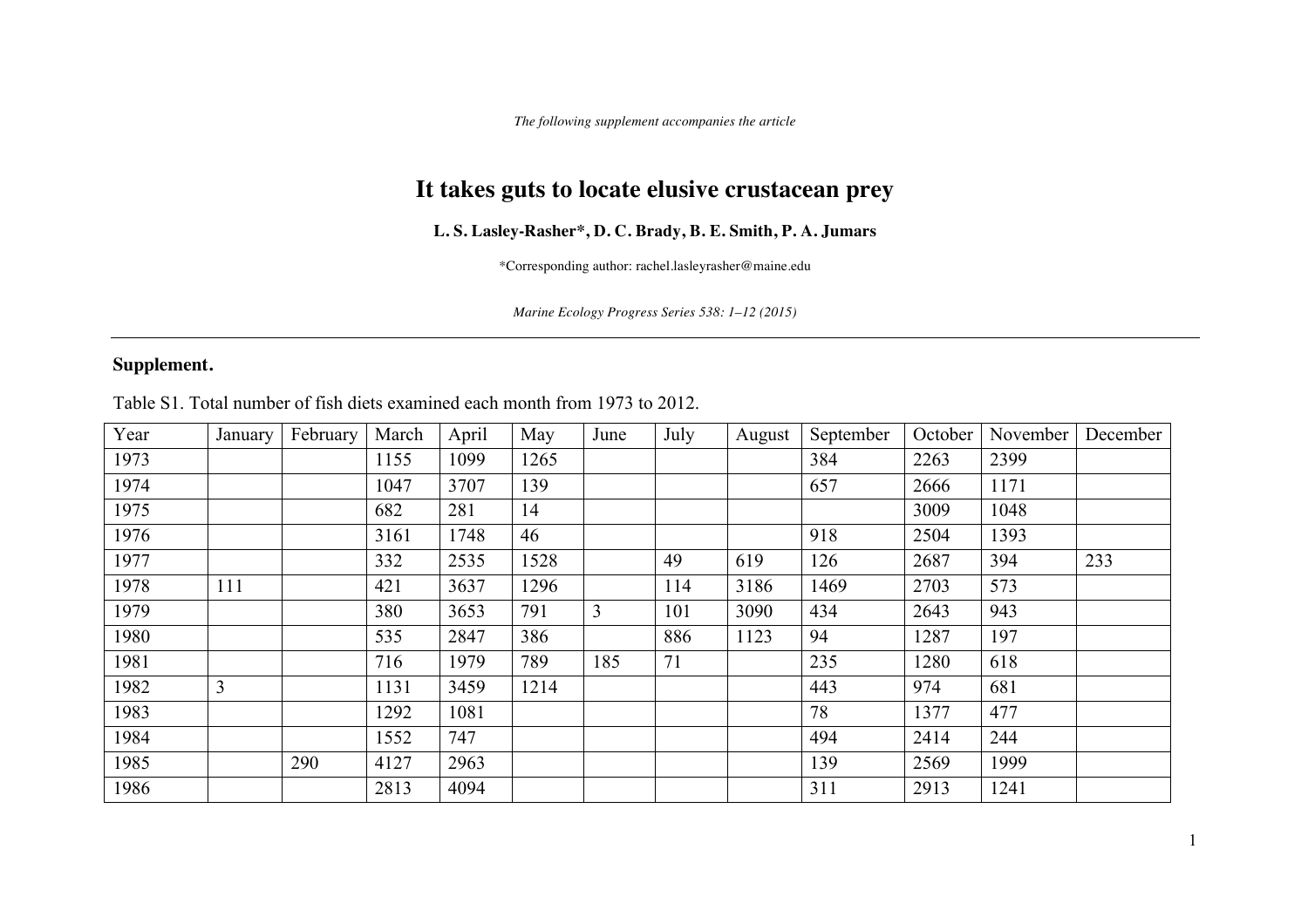| Year | January | February | March | April | May  | June | July | August | September | October | November       | December |
|------|---------|----------|-------|-------|------|------|------|--------|-----------|---------|----------------|----------|
| 1987 |         |          | 1312  | 5761  |      |      |      |        | 1164      | 3017    | $\overline{2}$ |          |
| 1988 |         |          | 3560  | 1481  |      |      |      |        | 1328      | 3414    |                |          |
| 1989 |         | 92       | 7780  | 1526  |      |      |      |        | 2034      | 5357    | 395            |          |
| 1990 |         |          | 4621  | 2396  |      |      |      |        | 2234      | 5701    |                |          |
| 1991 |         |          | 6346  | 3168  |      |      | 2124 | 10     | 2157      | 5338    |                |          |
| 1992 |         | 3518     | 6154  | 3126  |      |      | 1055 | 2358   | 2605      | 5878    |                |          |
| 1993 |         | 4801     | 5398  | 6179  |      |      | 2950 | 995    | 3697      | 5189    |                |          |
| 1994 |         | 4152     | 5029  | 4661  |      |      | 1596 | 969    | 2521      | 5782    |                |          |
| 1995 |         | 7171     | 4534  | 5381  |      |      |      | 4146   | 3725      | 5874    |                |          |
| 1996 |         | 7450     | 3734  | 6098  |      |      |      |        | 4291      | 4738    |                |          |
| 1997 |         | 4731     | 5367  | 3159  |      |      |      |        | 1866      | 5598    |                |          |
| 1998 |         | 7762     | 6769  | 3906  |      |      |      |        | 2214      | 6704    | 2205           |          |
| 1999 |         | 7201     | 3407  | 4457  |      |      |      |        | 1123      | 4059    | 2203           |          |
| 2000 |         | 4041     | 2658  | 4347  | 418  |      |      |        | 2804      | 3340    |                |          |
| 2001 | 521     | 4834     | 2199  | 3904  |      |      |      |        | 2527      | 3634    |                |          |
| 2002 |         | 4107     | 3244  | 4323  |      |      |      |        | 1892      | 4010    |                |          |
| 2003 |         | 2759     | 2634  | 4311  |      |      |      |        | 2832      | 4168    |                |          |
| 2004 |         | 3969     | 2887  | 3067  |      |      |      |        | 1547      | 3835    |                |          |
| 2005 |         | 2711     | 2294  | 3360  |      |      |      |        | 2032      | 3728    | 762            |          |
| 2006 |         | 3339     | 3355  | 2730  |      |      |      |        | 3268      | 3553    |                |          |
| 2007 |         | 3000     | 3160  | 3700  |      |      |      |        | 1474      | 4702    |                |          |
| 2008 |         |          | 2996  | 3554  | 335  |      |      |        | 1980      | 4044    | 453            |          |
| 2009 |         | 28       | 4251  | 5474  | 1741 |      |      |        | 1610      | 2442    | 2767           |          |
| 2010 |         | 133      | 4206  | 5502  | 206  |      |      |        | 1416      | 2808    | 2010           | 141      |
| 2011 |         |          | 3696  | 2841  | 1073 |      |      |        | 1711      | 3758    | 1867           |          |
| 2012 |         | 115      | 3708  | 5111  | 594  |      |      |        | 1717      | 3819    | 1959           |          |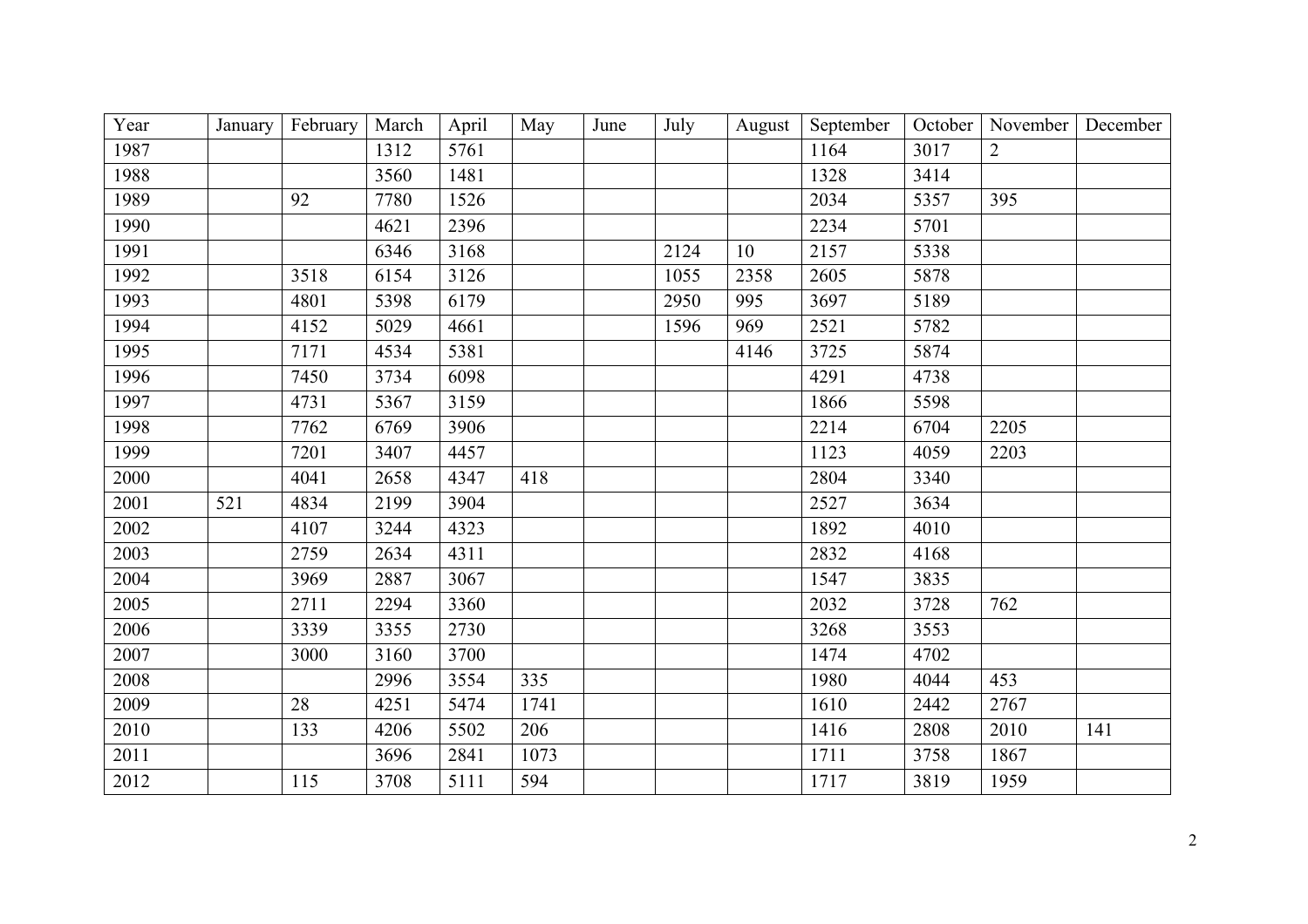|                                    |                                                                                                                                                           | Depth       | Maximum Body |                                                                                            |
|------------------------------------|-----------------------------------------------------------------------------------------------------------------------------------------------------------|-------------|--------------|--------------------------------------------------------------------------------------------|
|                                    | Distribution                                                                                                                                              | range $(m)$ | Length (cm)  | Reference                                                                                  |
| Family Crangonidae                 |                                                                                                                                                           |             |              |                                                                                            |
| Crangon septemspinosa              | Western Atlantic: northern Gulf of St.                                                                                                                    | $1 - 850$   | 7.1          | Haefner 1972, Williams 1984, Pollock 1998,                                                 |
|                                    | Lawrence to east Florida                                                                                                                                  |             |              | Parr et al. 2014, Mees et al. 2015                                                         |
| Pontophilus brevirostris           | Western Atlantic: Gulf of Maine to south to<br>Gulf of Mexico off Dry Tortugas and Cuba                                                                   | $20 - 2000$ | 3.3          | Williams 1984, Pollock 1998, Parr et al. 2014,<br>Moretzsohn et al. 2015, Mees et al. 2015 |
| Pontophilus norvegicus             | Northwest Atlantic: Greenland to Maryland,<br>northeast Atlantic: Iceland to Gulf of<br>Gascoigne, Mediterranean Sea                                      | $50 - 1450$ | 7.8          | Williams 1984, Pollock 1998, Parr et al. 2014,<br>Mees et al. 2015,                        |
| Sabinea sarsii                     | North Atlantic: Gulf of St. Lawrence, Gulf of 5 - 600<br>Maine, North Sea                                                                                 |             | 7.1          | Williams 1984, Pollock 1998, Parr et al. 2014,<br>Mees et al. 2015                         |
| Sabinea septemcarinata             | North Atlantic: Labrador Sea to<br>Massachusetts Bay, circumpolar in Arctic,                                                                              | $10 - 300$  | 9.1          | Williams 1984, Pollock 1998, Parr et al. 2014,<br>Mees et al. 2015                         |
| Sclerocrangon boreas               | North Atlantic: Labrador Sea to<br>Massachusetts Bay, circumpolar in Arctic,                                                                              | $10 - 600$  | 12.9         | Williams 1984, Birkely & Gulliksen 2003, Parr<br>et al. 2014, Mees et al. 2015,            |
| Family Euphausiidae                |                                                                                                                                                           |             |              |                                                                                            |
| Euphausia krohni                   | Northeast Atlantic: Bay of Biscay to Iceland                                                                                                              | $1 - 600$   | 1.9          | Mauchline 1980, Brinton et al. 2000, Parr et al.<br>2014, Mees et al. 2015                 |
| Meganyctiphanes                    | North Atlantic: Cape Hatteras to Labrador                                                                                                                 | $4 - 3200$  | 3.8          | Mauchline 1980, Pollock 1998, Parr et al. 2014,                                            |
| norvegica                          | Sea, Barents Sea to northwest Africa (Canary<br>Basin)                                                                                                    |             |              | Mees et al. 2015                                                                           |
| Nyctiphanes couchi                 | Northeast Atlantic: North Sea to Bay of<br><b>Biscay</b>                                                                                                  | $1 - 1000$  | 1.7          | Mauchline 1980, Brinton et al. 2000, Parr et al.<br>2014, Mees et al. 2015                 |
| Thysanoessa inermis                | North Atlantic: Greenland and Barents Sea<br>to Gulf of Maine; North Pacific: Chuchki<br>Sea to offshore from San Francisco Bay;<br>circumpolar in Arctic | $5 - 900$   | 3.2          | Mauchline 1980, Brinton et al. 2000, Parr et al.<br>2014, Mees et al. 2015                 |
| <i>Thysanoessa</i><br>longicaudata | Northwest Atlantic: Newfoundland to Long<br>Island, northeast Atlantic: Iceland to Bay of<br>Biscay; circumpolar in Arctic                                | $1 - 4000$  | 1.6          | Mauchline 1980, Brinton et al. 2000, Parr et al.<br>2014, Mees et al. 2015                 |

Table S2. Species belonging to the four prey families of interest: Crangonidae, Euphausiidae, Mysidae, and Pandalidae that occur in northeastern US shelf large ecosystem (NESLE).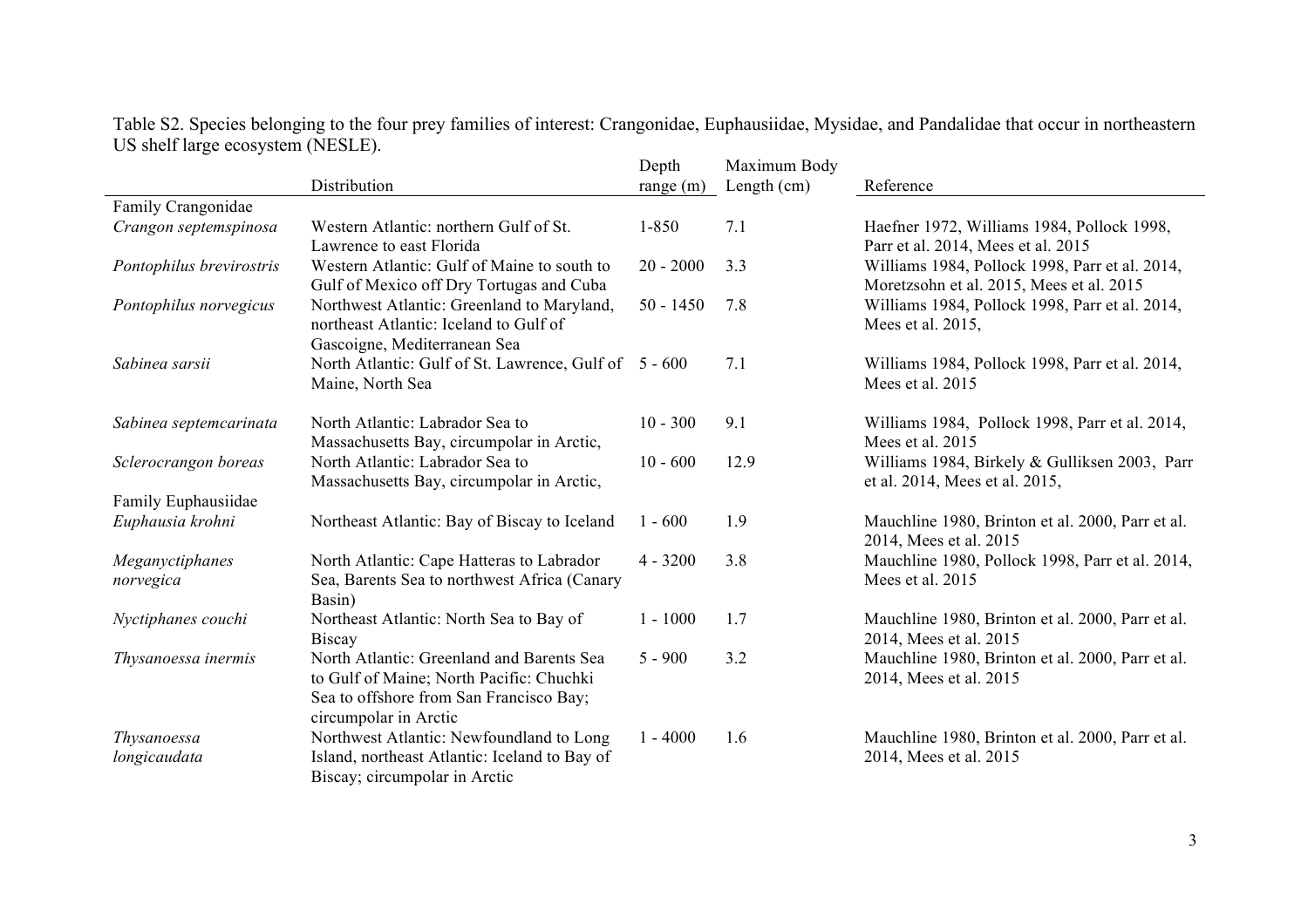|                               |                                                                                                                                                                  | Depth           | Maximum Body   |                                                                              |
|-------------------------------|------------------------------------------------------------------------------------------------------------------------------------------------------------------|-----------------|----------------|------------------------------------------------------------------------------|
|                               | Distribution                                                                                                                                                     | range $(m)$     | Length $(cm)$  | Reference                                                                    |
| Thysanoessa raschii           | Northeast Pacific, northwest Atlantic:<br>Cobscook Bay to Long Island, northeast<br>Atlantic: Barents Sea to North Sea,<br>circumpolar in Arctic                 | $5 - 500$       | 2.5            | Mauchline 1980, Brinton et al. 2000, Parr et al.<br>2014, Mees et al. 2015   |
| Family Pandalidae             |                                                                                                                                                                  |                 |                |                                                                              |
| Dichelopandalus<br>leptocerus | Cobscook Bay - North Carolina<br>(continuous), one account in the tropics                                                                                        | $5 - 2000$      | 10.1           | Stevenson & Pierce 1984, Pollock 1998, Parr et<br>al. 2014, Mees et al. 2015 |
| Pandalus borealis             | Northwest Atlantic: Labrador Sea, Gulf of<br>Maine, Arctic, northern Europe, British Isles                                                                       | $20 - 1000$     | 16             | Haynes & Wigley 1969, Pollock 1998, Parr et<br>al. 2014, Mees et al. 2015    |
| Pandalus montagui             | Northwest Atlantic: Newfoundland to<br>Delaware Bay; northeast Atlantic: Iceland to<br>Bay of Biscay, Arctic, northeast Pacific:<br>Bering Sea to Gulf of Alaska | $5 - 1000$      | 16.5           | Stevenson & Pierce 1984, Pollock 1998, Parr et<br>al. 2014, Mees et al. 2015 |
| Atlantopandalus<br>propingvus | Northwest Atlantic: Gulf of St. Lawrence to<br>Delaware Bay, northeast Atlantic: Iceland to<br>Bay of Biscay                                                     | $5 - 2000$      | 10.1           | Pollock 1998, Parr et al. 2014, Mees et al. 2015                             |
| Family Mysidae                |                                                                                                                                                                  |                 |                |                                                                              |
| Amblyops abbreviatus          | Northwest Atlantic: Cape Cod to Long<br>Island, northeast Atlantic: Iceland to Bay of<br><b>Biscay</b>                                                           | $180 -$<br>2000 | 1.3            | Wigley & Burns 1971, Pollock 1998, Parr et al.<br>2014, Mees et al. 2015,    |
| Erythrops<br>erythrophthalma  | Northwest Atlantic: Newfoundland to Long<br>Island, northeast Atlantic: Greenland to UK,                                                                         | $130 - 260$     | 1.1            | Wigley & Burns 1971, Pollock 1998, Parr et al.<br>2014, Mees et al. 2015     |
| Heteromysis formosa           | Northwest Atlantic: Cape Cod to Florida                                                                                                                          | $1 - 60$        | 0.8            | Wigley & Burns 1971, Pollock 1998, Parr et al.<br>2014, Mees et al. 2015     |
| Americamysis bigelowi         | North Atlantic: Georges Bank to Florida<br>(east and west side), Gulf of Mexico                                                                                  | $1 - 260$       | 0.5            | Pollock 1998, Parr et al. 2014, Mees et al. 2015                             |
| Mysis mixta                   | North Atlantic: Labrador Sea to Cape Cod,<br>Iceland to Baltic Sea                                                                                               | $1 - 160$       | $\overline{2}$ | Wigley & Burns 1971, Pollock 1998, Parr et al.<br>2014, Mees et al. 2015     |